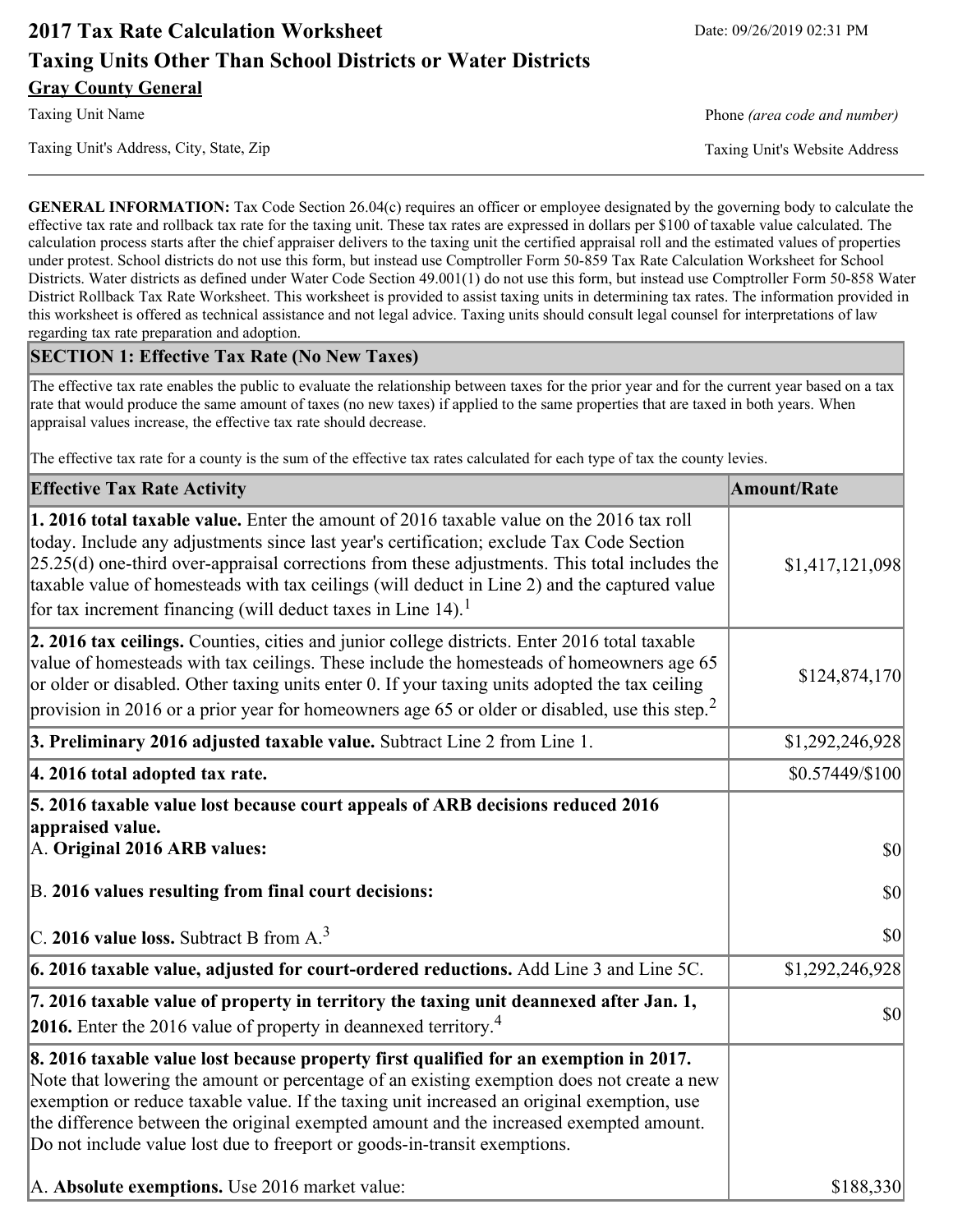| B. Partial exemptions. 2017 exemption amount or 2017 percentage exemption times 2016<br>value:                                                                                                                                                                                                                                                                                                                         | \$2,161,800     |
|------------------------------------------------------------------------------------------------------------------------------------------------------------------------------------------------------------------------------------------------------------------------------------------------------------------------------------------------------------------------------------------------------------------------|-----------------|
| C. Value loss. Add A and $B^5$                                                                                                                                                                                                                                                                                                                                                                                         | \$2,350,130     |
| 9. 2016 taxable value lost because property first qualified for agricultural appraisal (1-<br>d or 1-d-1), timber appraisal, recreational/scenic appraisal or public access airport<br>special appraisal in 2017. Use only properties that qualified in 2017 for the first time; do<br>not use properties that qualified in 2016.                                                                                      |                 |
| A. 2016 market value:                                                                                                                                                                                                                                                                                                                                                                                                  | \$0             |
| B. 2017 productivity or special appraised value:                                                                                                                                                                                                                                                                                                                                                                       | \$0             |
| C. Value loss. Subtract B from $A6$                                                                                                                                                                                                                                                                                                                                                                                    | \$0             |
| 10. Total adjustments for lost value. Add lines 7, 8C and 9C.                                                                                                                                                                                                                                                                                                                                                          | \$2,350,130     |
| 11. 2016 adjusted taxable value. Subtract Line 10 from Line 6.                                                                                                                                                                                                                                                                                                                                                         | \$1,289,896,798 |
| 12. Adjusted 2016 taxes. Multiply Line 4 by Line 11 and divide by \$100.                                                                                                                                                                                                                                                                                                                                               | \$7,410,328     |
| 13. Taxes refunded for years preceding tax year 2016. Enter the amount of taxes refunded<br>by the taxing unit for tax years preceding tax year 2016. Types of refunds include court<br>decisions, Tax Code Section 25.25(b) and (c) corrections and Tax Code Section 31.11<br>payment errors. Do not include refunds for tax year 2016. This line applies only to tax years<br>preceding tax year $2016$ <sup>7</sup> | \$2,211         |
| 14. Taxes in tax increment financing (TIF) for tax year 2016. Enter the amount of taxes<br>paid into the tax increment fund for a reinvestment zone as agreed by the taxing unit. If the<br>taxing unit has no 2017 captured appraised value in Line 16D, enter $0.8$                                                                                                                                                  | \$0             |
| 15. Adjusted 2016 taxes with refunds and TIF adjustment. Add Lines 12 and 13, subtract<br>Line $149$                                                                                                                                                                                                                                                                                                                   | \$7,412,539     |
| 16. Total 2017 taxable value on the 2017 certified appraisal roll today. This value<br>includes only certified values and includes the total taxable value of homesteads with tax<br>ceilings (will deduct in Line 18). These homesteads include homeowners age 65 or older or<br>disabled. <sup>10</sup>                                                                                                              |                 |
| A. Certified values:                                                                                                                                                                                                                                                                                                                                                                                                   | \$1,455,106,326 |
| B. Counties: Include railroad rolling stock values certified by the Comptroller's office:                                                                                                                                                                                                                                                                                                                              | \$4,688,541     |
| C. Pollution control and energy storage system exemption: Deduct the value of property<br>exempted for the current tax year for the first time as pollution control or energy storage<br>system property:                                                                                                                                                                                                              | \$0             |
| D. Tax increment financing: Deduct the 2017 captured appraised value of property taxable<br>by a taxing unit in a tax increment financing zone for which the 2017 taxes will be deposited<br>into the tax increment fund. Do not include any new property value that will be included in<br>Line 21 below.                                                                                                             | \$0             |
| <b>E. Total 2017 value.</b> Add A and B, then subtract C and D.                                                                                                                                                                                                                                                                                                                                                        | \$1,459,794,867 |
| $ 17.$ Total value of properties under protest or not included on certified appraisal roll. $^{12}$                                                                                                                                                                                                                                                                                                                    |                 |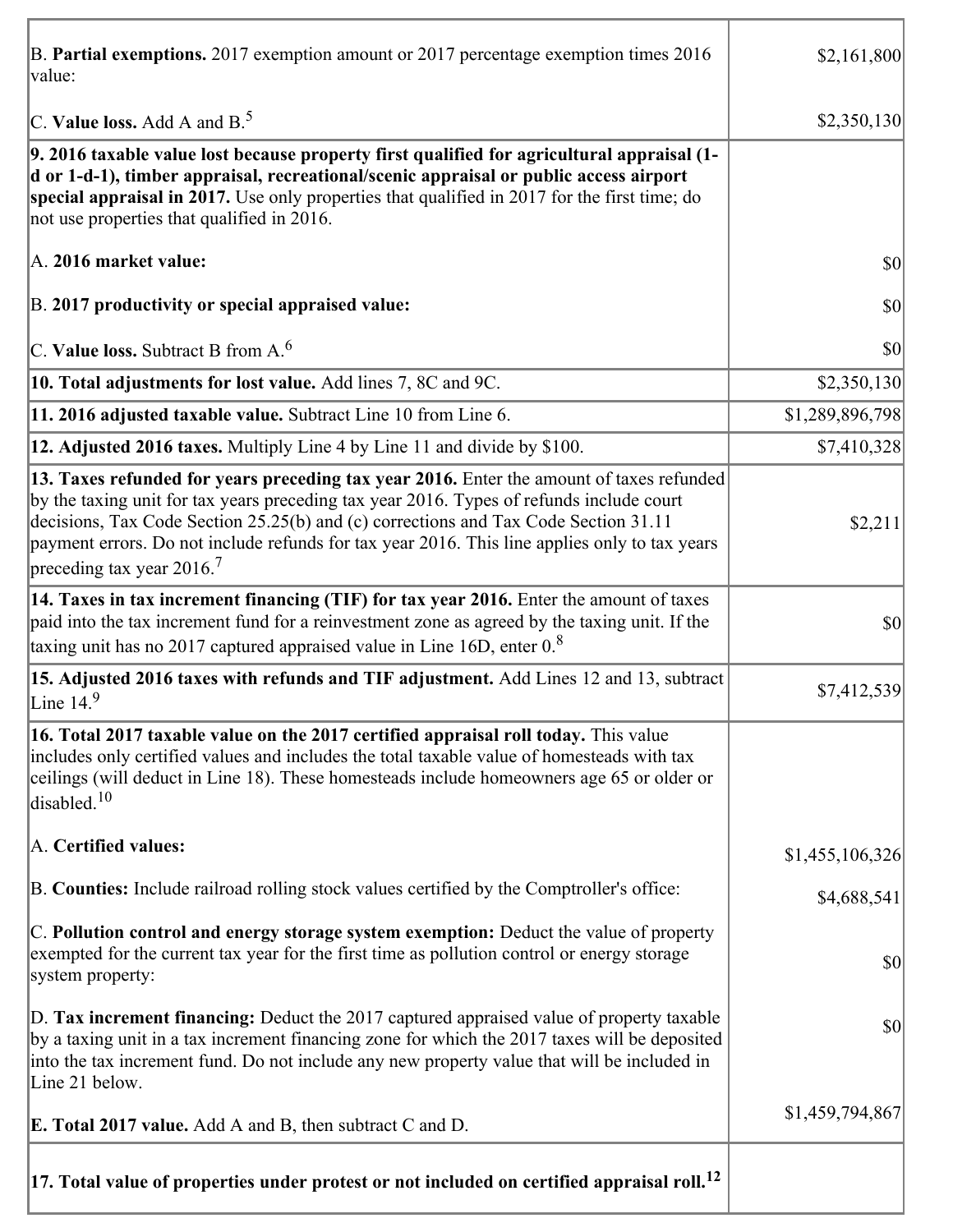| A. 2017 taxable value of properties under protest. The chief appraiser certifies a list of<br>properties still under ARB protest. The list shows the appraisal district's value and the<br>taxpayer's claimed value, if any, or an estimate of the value if the taxpayer wins. For each of<br>the properties under protest, use the lowest of these values. Enter the total value. <sup>13</sup>                                                                                                                                                                                                                                                                                                                         | \$1,433,050     |
|--------------------------------------------------------------------------------------------------------------------------------------------------------------------------------------------------------------------------------------------------------------------------------------------------------------------------------------------------------------------------------------------------------------------------------------------------------------------------------------------------------------------------------------------------------------------------------------------------------------------------------------------------------------------------------------------------------------------------|-----------------|
| B. 2017 value of properties not under protest or included on certified appraisal roll.<br>The chief appraiser gives taxing units a list of those taxable properties that the chief<br>appraiser knows about, but are not included in the appraisal roll certification. These<br>properties also are not on the list of properties that are still under protest. On this list of<br>properties, the chief appraiser includes the market value, appraised value and exemptions for<br>the preceding year and a reasonable estimate of the market value, appraised value and<br>exemptions for the current year. Use the lower market, appraised or taxable value (as<br>appropriate). Enter the total value. <sup>14</sup> | \$0             |
| C. Total value under protest or not certified: Add A and B.                                                                                                                                                                                                                                                                                                                                                                                                                                                                                                                                                                                                                                                              | \$1,433,050     |
| <b>18. 2017 tax ceilings.</b> Counties, cities and junior colleges enter 2017 total taxable value of<br>homesteads with tax ceilings. These include the homesteads of homeowners age 65 or older<br>or disabled. Other taxing units enter 0. If your taxing units adopted the tax ceiling provision<br>$\vert$ in 2016 or a prior year for homeowners age 65 or older or disabled, use this step. <sup>15</sup>                                                                                                                                                                                                                                                                                                          | \$130,833,460   |
| 19. 2017 total taxable value. Add Lines 16E and 17C. Subtract Line 18.                                                                                                                                                                                                                                                                                                                                                                                                                                                                                                                                                                                                                                                   | \$1,330,394,457 |
| 20. Total 2017 taxable value of properties in territory annexed after Jan. 1, 2016.<br>Include both real and personal property. Enter the 2017 value of property in territory<br>$\alpha$ annexed. <sup>16</sup>                                                                                                                                                                                                                                                                                                                                                                                                                                                                                                         | \$0             |
| 21. Total 2017 taxable value of new improvements and new personal property located<br>in new improvements. New means the item was not on the appraisal roll in 2016. An<br>improvement is a building, structure, fixture or fence erected on or affixed to land. New<br>additions to existing improvements may be included if the appraised value can be<br>determined. New personal property in a new improvement must have been brought into the<br>taxing unit after Jan. 1, 2016, and be located in a new improvement. New improvements do<br>include property on which a tax abatement agreement has expired for $2017$ . <sup>17</sup>                                                                             | \$5,730,850     |
| 22. Total adjustments to the 2017 taxable value. Add Lines 20 and 21.                                                                                                                                                                                                                                                                                                                                                                                                                                                                                                                                                                                                                                                    | \$5,730,850     |
| 23. 2017 adjusted taxable value. Subtract Line 22 from Line 19.                                                                                                                                                                                                                                                                                                                                                                                                                                                                                                                                                                                                                                                          | \$1,324,663,607 |
| 24. 2017 effective tax rate. Divide Line 15 by Line 23 and multiply by $$100$ . <sup>18</sup>                                                                                                                                                                                                                                                                                                                                                                                                                                                                                                                                                                                                                            | \$0.55957/\$100 |
| <b>25. COUNTIES ONLY.</b> Add together the effective tax rates for each type of tax the county<br>levies. The total is the 2017 county effective tax rate. <sup>19</sup>                                                                                                                                                                                                                                                                                                                                                                                                                                                                                                                                                 | \$0.61340/\$100 |

Ī.

٦

| <sup>1</sup> Tex. Tax Code Section $26.012(14)$ | $9$ Tex. Tax Code Section 26.012(13)                 |
|-------------------------------------------------|------------------------------------------------------|
| <sup>2</sup> Tex. Tax Code Section $26.012(14)$ | ${}^{10}$ Tex. Tax Code Section 26.012               |
| $3$ Tex. Tax Code Section 26.012(13)            | <sup>11</sup> Tex. Tax Code Section $26.03(c)$       |
| ${}^{4}$ Tex. Tax Code Section 26.012(15)       | <sup>12</sup> Tex. Tax Code Section 26.01(c) and (d) |
| $5$ Tex. Tax Code Section 26.012(15)            | <sup>13</sup> Tex. Tax Code Section $26.01(c)$       |
| ${}^{6}$ Tex. Tax Code Section 26.012(15)       | <sup>14</sup> Tex. Tax Code Section $26.01(d)$       |
| $7$ Tex. Tax Code Section 26.012(13)            | <sup>15</sup> Tex. Tax Code Section $26.012(6)$      |
|                                                 |                                                      |

 ${}^{8}$ Tex. Tax Code Section 26.03(c)  ${}^{16}$ Tex. Tax Code Section 26.012(17)

Г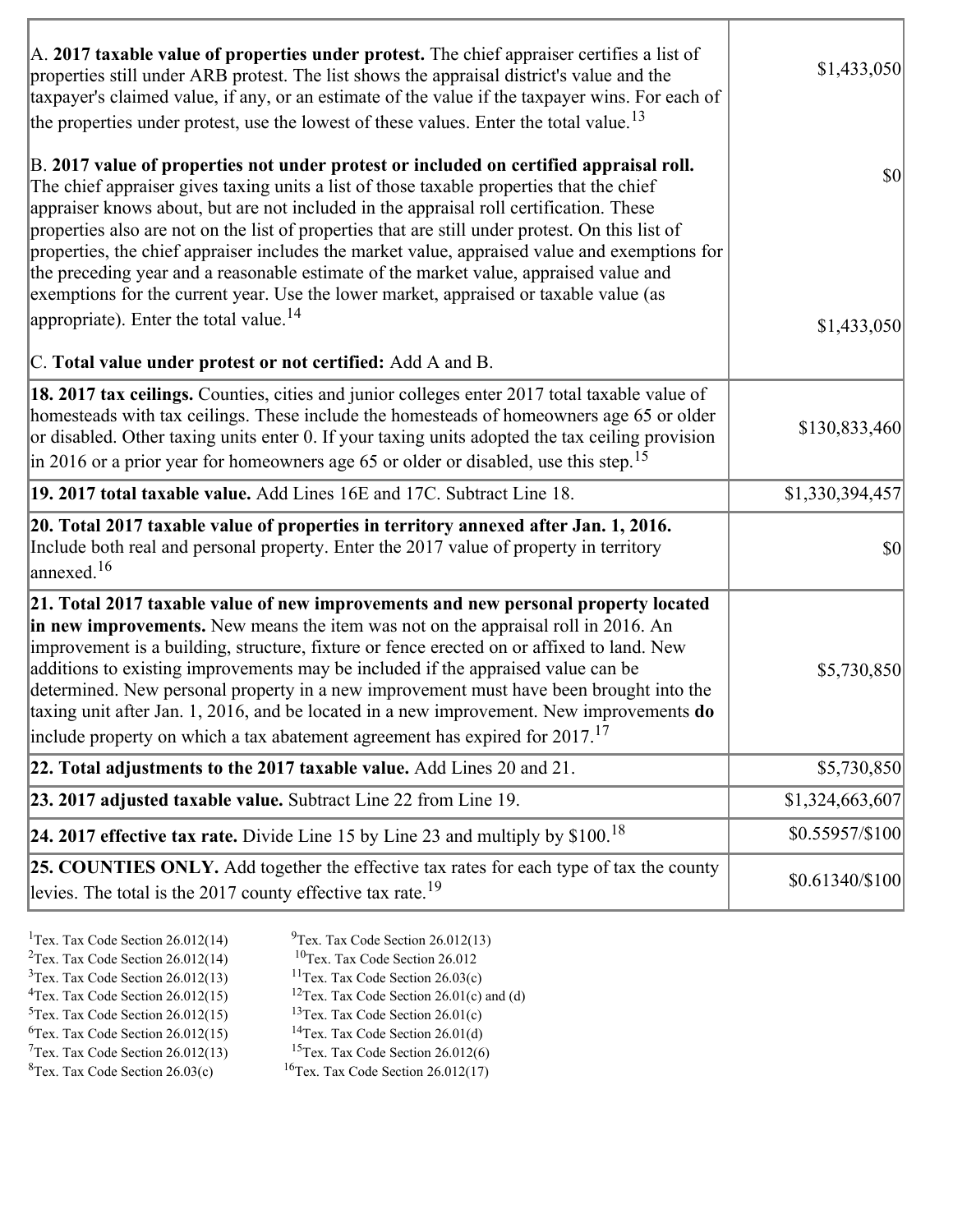## **SECTION 2: Rollback Tax Rate**

The rollback tax rate is split into two separate rates:

- 1. **Maintenance and Operations (M&O):** The M&O portion is the tax rate that is needed to raise the same amount of taxes that the taxing unit levied in the prior year plus eight percent. This rate accounts for such things as salaries, utilities and day-to-day operations.
- 2. **Debt:** The debt tax rate includes the debt service necessary to pay the taxing unit's debt payments in the coming year. This rate accounts for principal and interest on bonds and other debt secured by property tax revenue.

The rollback tax rate for a county is the sum of the rollback tax rates calculated for each type of tax the county levies. In most cases the rollback tax rate exceeds the effective tax rate, but occasionally decreases in a taxing unit's debt service will cause the effective tax rate to be higher than the rollback tax rate.

| <b>Rollback Tax Rate Activity</b>                                                                                                                                                                                                                                                                                                                                                                                                                                                                                                                                                                                                                                       | <b>Amount/Rate</b> |
|-------------------------------------------------------------------------------------------------------------------------------------------------------------------------------------------------------------------------------------------------------------------------------------------------------------------------------------------------------------------------------------------------------------------------------------------------------------------------------------------------------------------------------------------------------------------------------------------------------------------------------------------------------------------------|--------------------|
| 26. 2016 maintenance and operations (M&O) tax rate.                                                                                                                                                                                                                                                                                                                                                                                                                                                                                                                                                                                                                     | $$0.56604/\$100$   |
| 27. 2016 adjusted taxable value. Enter the amount from Line 11.                                                                                                                                                                                                                                                                                                                                                                                                                                                                                                                                                                                                         | \$1,289,896,798    |
| 28. 2016 M&O taxes.                                                                                                                                                                                                                                                                                                                                                                                                                                                                                                                                                                                                                                                     |                    |
| A. Multiply Line 26 by Line 27 and divide by $$100$ .                                                                                                                                                                                                                                                                                                                                                                                                                                                                                                                                                                                                                   | \$7,301,331        |
| B. Cities, counties and hospital districts with additional sales tax: Amount of additional<br>sales tax collected and spent on M&O expenses in 2016. Enter amount from full year's sales<br>tax revenue spent for M&O in 2016 fiscal year, if any. Other taxing units enter 0. Counties<br>exclude any amount that was spent for economic development grants from the amount of<br>sales tax spent.                                                                                                                                                                                                                                                                     | $ 10\rangle$       |
| C. Counties: Enter the amount for the state criminal justice mandate. If second or later year,<br>the amount is for increased cost above last year's amount. Other taxing units enter 0.                                                                                                                                                                                                                                                                                                                                                                                                                                                                                | $ 10\rangle$       |
| D. Transferring function: If discontinuing all of a department, function or activity and<br>transferring it to another taxing unit by written contract, enter the amount spent by the taxing<br>unit discontinuing the function in the 12 months preceding the month of this calculation. If<br>the taxing unit did not operate this function for this 12-month period, use the amount spent<br>in the last full fiscal year in which the taxing unit operated the function. The taxing unit<br>discontinuing the function will subtract this amount in H below. The taxing unit receiving<br>the function will add this amount in H below. Other taxing units enter 0. | $ 10\rangle$       |
| E. Taxes refunded for years preceding tax year 2016: Enter the amount of M&O taxes<br>refunded in the preceding year for taxes before that year. Types of refunds include court<br>decisions, Tax Code Section 25.25(b) and (c) corrections and Section 31.11 payment errors.<br>Do not include refunds for tax year 2016. This line applies only to tax years preceding tax<br> year 2016.                                                                                                                                                                                                                                                                             | \$2,179            |
| F. Enhanced indigent health care expenditures: Enter the increased amount for the<br>current year's enhanced indigent health care expenditures above the preceding tax year's<br>enhanced indigent health care expenditures, less any state assistance.                                                                                                                                                                                                                                                                                                                                                                                                                 | \$23,049           |
| G. Taxes in TIF: Enter the amount of taxes paid into the tax increment fund for a<br>reinvestment zone as agreed by the taxing unit. If the taxing unit has no 2017 captured<br>appraised value in Line 16D, enter 0.                                                                                                                                                                                                                                                                                                                                                                                                                                                   | $ 10\rangle$       |
| H. Adjusted M&O Taxes. Add A, B, C, E and F. For taxing unit with D, subtract if<br>discontinuing function and add if receiving function. Subtract G.                                                                                                                                                                                                                                                                                                                                                                                                                                                                                                                   | \$7,326,559        |
| 29. 2017 adjusted taxable value. Enter Line 23 from the Effective Tax Rate Worksheet.                                                                                                                                                                                                                                                                                                                                                                                                                                                                                                                                                                                   | \$1,324,663,607    |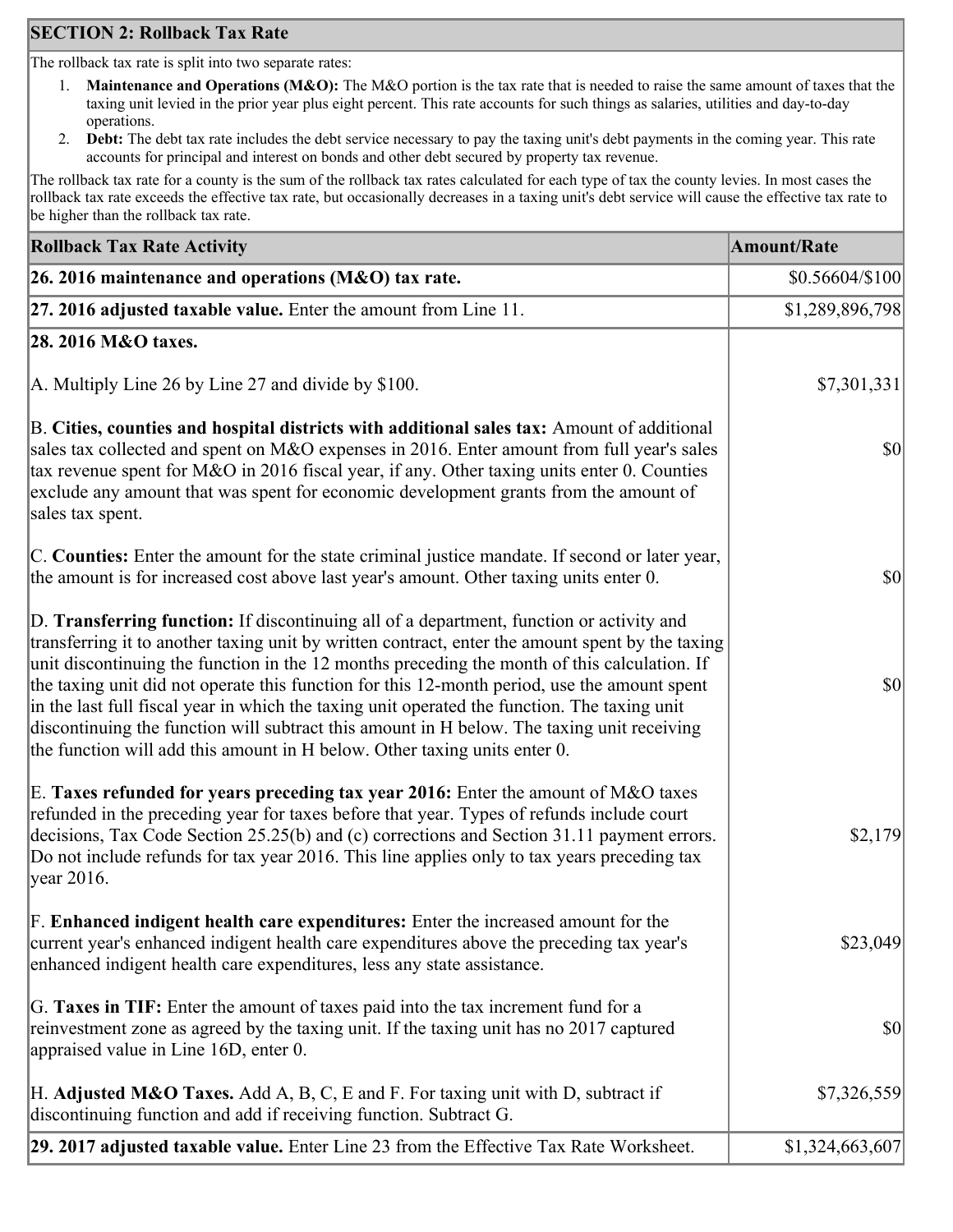| 30. 2017 effective maintenance and operations rate. Divide Line 28H by Line 29 and<br>multiply by \$100.                                                                                                                                                                                                                                                                                      | \$0.55309/\$100 |
|-----------------------------------------------------------------------------------------------------------------------------------------------------------------------------------------------------------------------------------------------------------------------------------------------------------------------------------------------------------------------------------------------|-----------------|
| $31.2017$ rollback maintenance and operation rate. Multiply Line 30 by 1.08.                                                                                                                                                                                                                                                                                                                  | \$0.59733/\$100 |
| 32. Total 2017 debt to be paid with property taxes and additional sales tax revenue.<br>Debt means the interest and principal that will be paid on debts that:<br>$(1)$ are paid by property taxes,<br>$(2)$ are secured by property taxes,<br>$(3)$ are scheduled for payment over a period longer than one year and<br>$(4)$ are not classified in the taxing unit's budget as M&O expenses |                 |
| A. Debt also includes contractual payments to other taxing units that have incurred debts on<br>behalf of this taxing unit, if those debts meet the four conditions above. Include only<br>amounts that will be paid from property tax revenue. Do not include appraisal district budget<br>payments. Enter debt amount.                                                                      | \$108,963       |
| B. Subtract unencumbered fund amount used to reduce total debt.                                                                                                                                                                                                                                                                                                                               | \$62,808        |
| C. Subtract amount paid from other resources.                                                                                                                                                                                                                                                                                                                                                 |                 |
| D. Adjusted debt. Subtract B and C from A.                                                                                                                                                                                                                                                                                                                                                    | \$0             |
|                                                                                                                                                                                                                                                                                                                                                                                               | \$46,155        |
| 33. Certified 2016 excess debt collections. Enter the amount certified by the collector.                                                                                                                                                                                                                                                                                                      | \$0             |
| 34. Adjusted 2017 debt. Subtract Line 33 from Line 32D.                                                                                                                                                                                                                                                                                                                                       | \$46,155        |
| 35. Certified 2017 anticipated collection rate. Enter the rate certified by the collector. If<br>the rate is 100 percent or greater, enter 100 percent.                                                                                                                                                                                                                                       | 100.00%         |
| 36. 2017 debt adjusted for collections. Divide Line 34 by Line 35                                                                                                                                                                                                                                                                                                                             | \$46,155        |
| 37. 2017 total taxable value. Enter the amount on Line 19.                                                                                                                                                                                                                                                                                                                                    | \$1,330,394,457 |
| <b>38. 2017 debt tax rate.</b> Divide Line 36 by Line 37 and multiply by \$100.                                                                                                                                                                                                                                                                                                               | \$0.00346/\$100 |
| 39. 2017 rollback tax rate. Add Lines 31 and 38.                                                                                                                                                                                                                                                                                                                                              | \$0.60079/\$100 |
| 40. COUNTIES ONLY. Add together the rollback tax rates for each type of tax the county<br>levies. The total is the 2017 county rollback tax rate.                                                                                                                                                                                                                                             | \$0.65892/\$100 |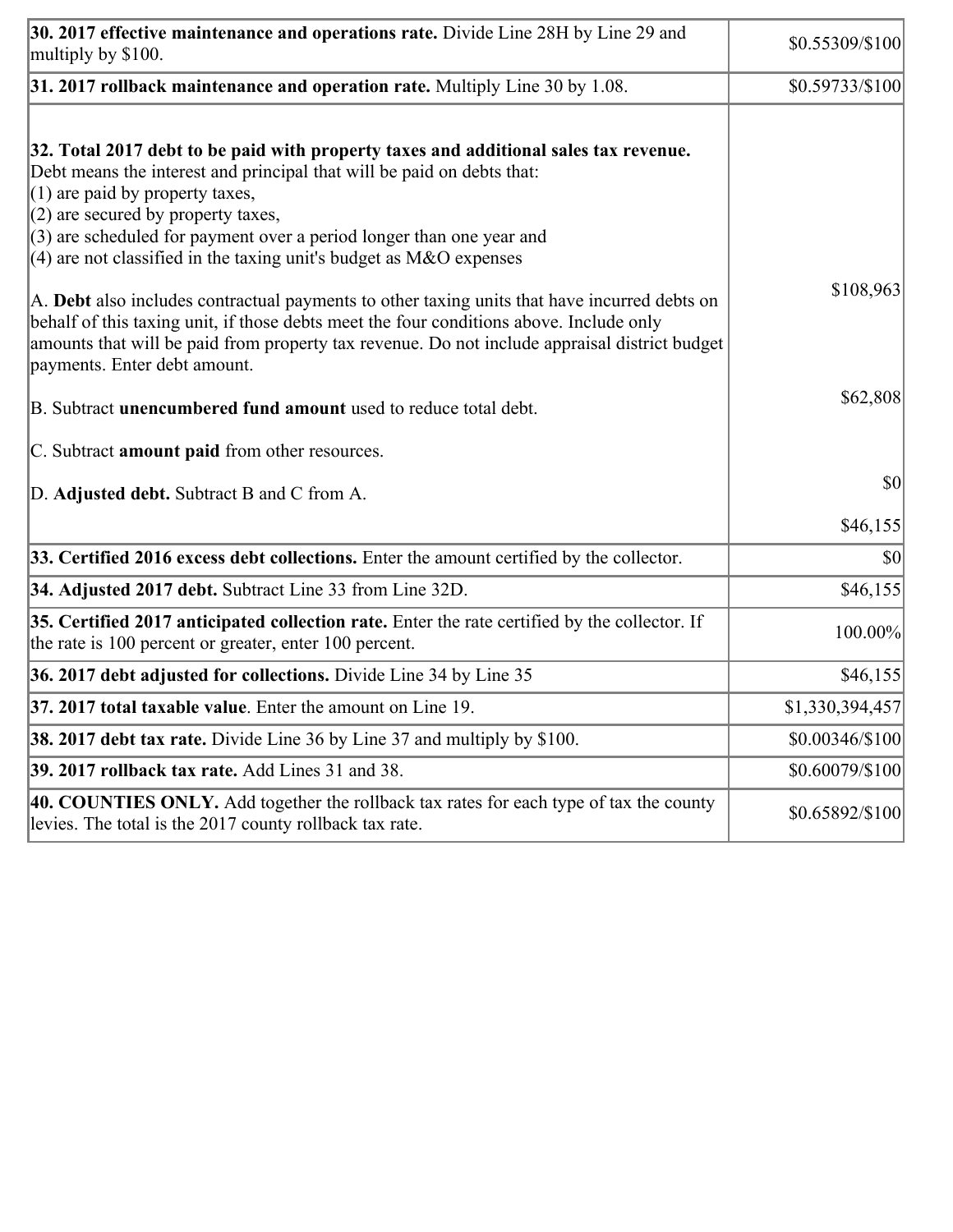# **2017 Tax Rate Calculation Worksheet** Date: 09/26/2019 02:31 PM **Taxing Units Other Than School Districts or Water Districts Gray County General**

Taxing Unit Name **Phone** *(area code and number)* Phone *(area code and number)* 

Taxing Unit's Address, City, State, Zip Taxing Unit's Website Address

**GENERAL INFORMATION:** Tax Code Section 26.04(c) requires an officer or employee designated by the governing body to calculate the effective tax rate and rollback tax rate for the taxing unit. These tax rates are expressed in dollars per \$100 of taxable value calculated. The calculation process starts after the chief appraiser delivers to the taxing unit the certified appraisal roll and the estimated values of properties under protest. School districts do not use this form, but instead use Comptroller Form 50-859 Tax Rate Calculation Worksheet for School Districts. Water districts as defined under Water Code Section 49.001(1) do not use this form, but instead use Comptroller Form 50-858 Water District Rollback Tax Rate Worksheet. This worksheet is provided to assist taxing units in determining tax rates. The information provided in this worksheet is offered as technical assistance and not legal advice. Taxing units should consult legal counsel for interpretations of law regarding tax rate preparation and adoption.

**\_\_\_\_\_\_\_\_\_\_\_\_\_\_\_\_\_\_\_\_\_\_\_\_\_\_\_\_\_\_\_\_\_\_** \_\_\_\_\_\_\_\_\_\_\_\_\_\_\_\_\_\_\_\_\_\_\_\_\_

#### **SECTION 1: Effective Tax Rate (No New Taxes) (Farm to Market/ Flood Control Fund)**

The effective tax rate enables the public to evaluate the relationship between taxes for the prior year and for the current year based on a tax rate that would produce the same amount of taxes (no new taxes) if applied to the same properties that are taxed in both years. When appraisal values increase, the effective tax rate should decrease.

The effective tax rate for a county is the sum of the effective tax rates calculated for each type of tax the county levies.

| <b>Effective Tax Rate Activity</b>                                                                                                                                                                                                                                                                                                                                                                                                                                   | <b>Amount/Rate</b> |
|----------------------------------------------------------------------------------------------------------------------------------------------------------------------------------------------------------------------------------------------------------------------------------------------------------------------------------------------------------------------------------------------------------------------------------------------------------------------|--------------------|
| 1. 2016 total taxable value. Enter the amount of 2016 taxable value on the 2016 tax roll<br>today. Include any adjustments since last year's certification; exclude Tax Code Section<br>$[25.25(d)$ one-third over-appraisal corrections from these adjustments. This total includes the<br>taxable value of homesteads with tax ceilings (will deduct in Line 2) and the captured value<br>for tax increment financing (will deduct taxes in Line 14). <sup>1</sup> | \$1,406,086,642    |
| 2. 2016 tax ceilings. Counties, cities and junior college districts. Enter 2016 total taxable<br>value of homesteads with tax ceilings. These include the homesteads of homeowners age 65<br>or older or disabled. Other taxing units enter 0. If your taxing units adopted the tax ceiling<br>provision in 2016 or a prior year for homeowners age 65 or older or disabled, use this step. <sup>2</sup>                                                             | \$124,271,570      |
| 3. Preliminary 2016 adjusted taxable value. Subtract Line 2 from Line 1.                                                                                                                                                                                                                                                                                                                                                                                             | \$1,281,815,072    |
| 4. 2016 total adopted tax rate.                                                                                                                                                                                                                                                                                                                                                                                                                                      | \$0.05540/\$100    |
| 5. 2016 taxable value lost because court appeals of ARB decisions reduced 2016<br>appraised value.<br>A. Original 2016 ARB values:                                                                                                                                                                                                                                                                                                                                   | 30                 |
| B. 2016 values resulting from final court decisions:                                                                                                                                                                                                                                                                                                                                                                                                                 | $ 10\rangle$       |
| $\vert$ C. 2016 value loss. Subtract B from A. <sup>3</sup>                                                                                                                                                                                                                                                                                                                                                                                                          | \$0                |
| $\vert$ 6. 2016 taxable value, adjusted for court-ordered reductions. Add Line 3 and Line 5C.                                                                                                                                                                                                                                                                                                                                                                        | \$1,281,815,072    |
| 7. 2016 taxable value of property in territory the taxing unit deannexed after Jan. 1,<br>2016. Enter the 2016 value of property in deannexed territory. <sup>4</sup>                                                                                                                                                                                                                                                                                                | \$0                |
| 8. 2016 taxable value lost because property first qualified for an exemption in 2017.<br>Note that lowering the amount or percentage of an existing exemption does not create a new<br>exemption or reduce taxable value. If the taxing unit increased an original exemption, use<br>the difference between the original exempted amount and the increased exempted amount.<br>Do not include value lost due to freeport or goods-in-transit exemptions.             |                    |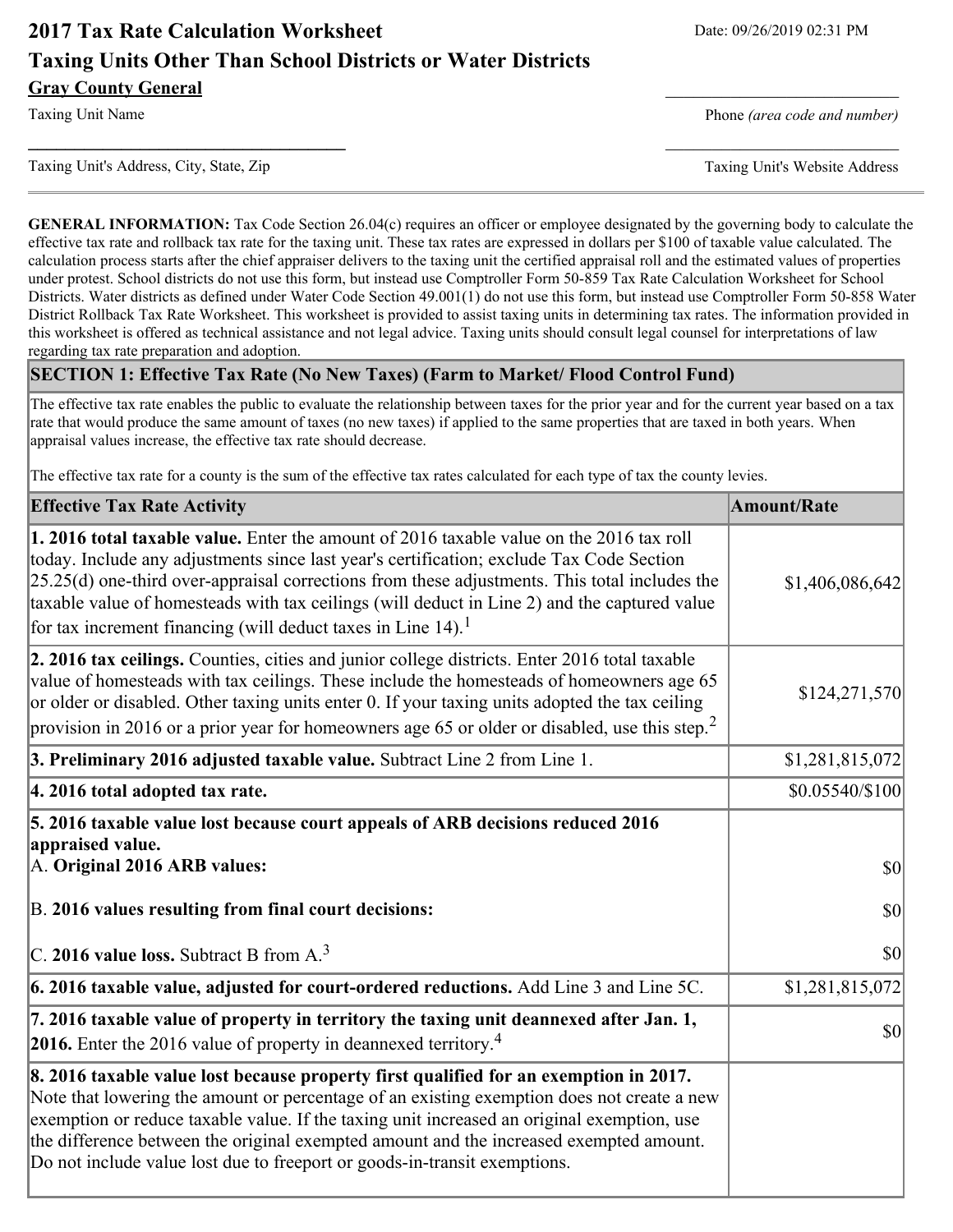| A. Absolute exemptions. Use 2016 market value:                                                                                                                                                                                                                                                                                                                                                                             | \$185,330       |
|----------------------------------------------------------------------------------------------------------------------------------------------------------------------------------------------------------------------------------------------------------------------------------------------------------------------------------------------------------------------------------------------------------------------------|-----------------|
| B. Partial exemptions. 2017 exemption amount or 2017 percentage exemption times 2016<br>$\vert$ value:                                                                                                                                                                                                                                                                                                                     | \$2,495,820     |
| C. Value loss. Add A and $B^5$ .                                                                                                                                                                                                                                                                                                                                                                                           | \$2,681,150     |
| 9. 2016 taxable value lost because property first qualified for agricultural appraisal (1-<br>d or 1-d-1), timber appraisal, recreational/scenic appraisal or public access airport<br>special appraisal in 2017. Use only properties that qualified in 2017 for the first time; do<br>not use properties that qualified in 2016.                                                                                          |                 |
| A. 2016 market value:                                                                                                                                                                                                                                                                                                                                                                                                      | \$0             |
| B. 2017 productivity or special appraised value:                                                                                                                                                                                                                                                                                                                                                                           | \$0             |
| $ C$ . Value loss. Subtract B from A. <sup>6</sup>                                                                                                                                                                                                                                                                                                                                                                         | \$0             |
| 10. Total adjustments for lost value. Add lines 7, 8C and 9C.                                                                                                                                                                                                                                                                                                                                                              | \$2,681,150     |
| 11. 2016 adjusted taxable value. Subtract Line 10 from Line 6.                                                                                                                                                                                                                                                                                                                                                             | \$1,279,133,922 |
| <b>12. Adjusted 2016 taxes.</b> Multiply Line 4 by Line 11 and divide by \$100.                                                                                                                                                                                                                                                                                                                                            | \$708,640       |
| 13. Taxes refunded for tax years preceding tax year 2016. Enter the amount of taxes<br>refunded by the taxing unit for tax years preceding tax year 2016. Types of refunds include<br>court decisions, Tax Code Section 25.25(b) and (c) corrections and Tax Code Section 31.11<br>payment errors. Do not include refunds for tax year 2016. This line applies only to tax years<br>preceding tax year $2016$ <sup>7</sup> | \$155           |
| [14. Taxes in tax increment financing (TIF) for tax year 2016. Enter the amount of taxes<br>paid into the tax increment fund for a reinvestment zone as agreed by the taxing unit. If the<br>taxing unit has no 2017 captured appraised value in Line 16D, enter $08$                                                                                                                                                      | \$0             |
| 15. Adjusted 2016 taxes with refunds and TIF adjustment. Add Lines 12 and 13, subtract<br>Line $14.9$                                                                                                                                                                                                                                                                                                                      | \$708,795       |
| [16. Total 2017 taxable value on the 2017 certified appraisal roll today. This value<br>includes only certified values and includes the total taxable value of homesteads with tax<br>ceilings (will deduct in Line 18). These homesteads include homeowners age 65 or older or<br>disabled. <sup>10</sup>                                                                                                                 |                 |
| A. Certified values:                                                                                                                                                                                                                                                                                                                                                                                                       | \$1,446,553,934 |
| B. Counties: Include railroad rolling stock values certified by the Comptroller's office:                                                                                                                                                                                                                                                                                                                                  | \$4,688,541     |
| C. Pollution control and energy storage system exemption: Deduct the value of property<br>exempted for the current tax year for the first time as pollution control or energy storage<br>system property:                                                                                                                                                                                                                  | \$0             |
| D. Tax increment financing: Deduct the 2017 captured appraised value of property taxable<br>by a taxing unit in a tax increment financing zone for which the 2017 taxes will be deposited<br>into the tax increment fund. Do not include any new property value that will be included in<br>Line 21 below. $11$                                                                                                            | \$0             |
| <b>E. Total 2017 value.</b> Add A and B, then subtract C and D.                                                                                                                                                                                                                                                                                                                                                            | \$1,451,242,475 |
|                                                                                                                                                                                                                                                                                                                                                                                                                            |                 |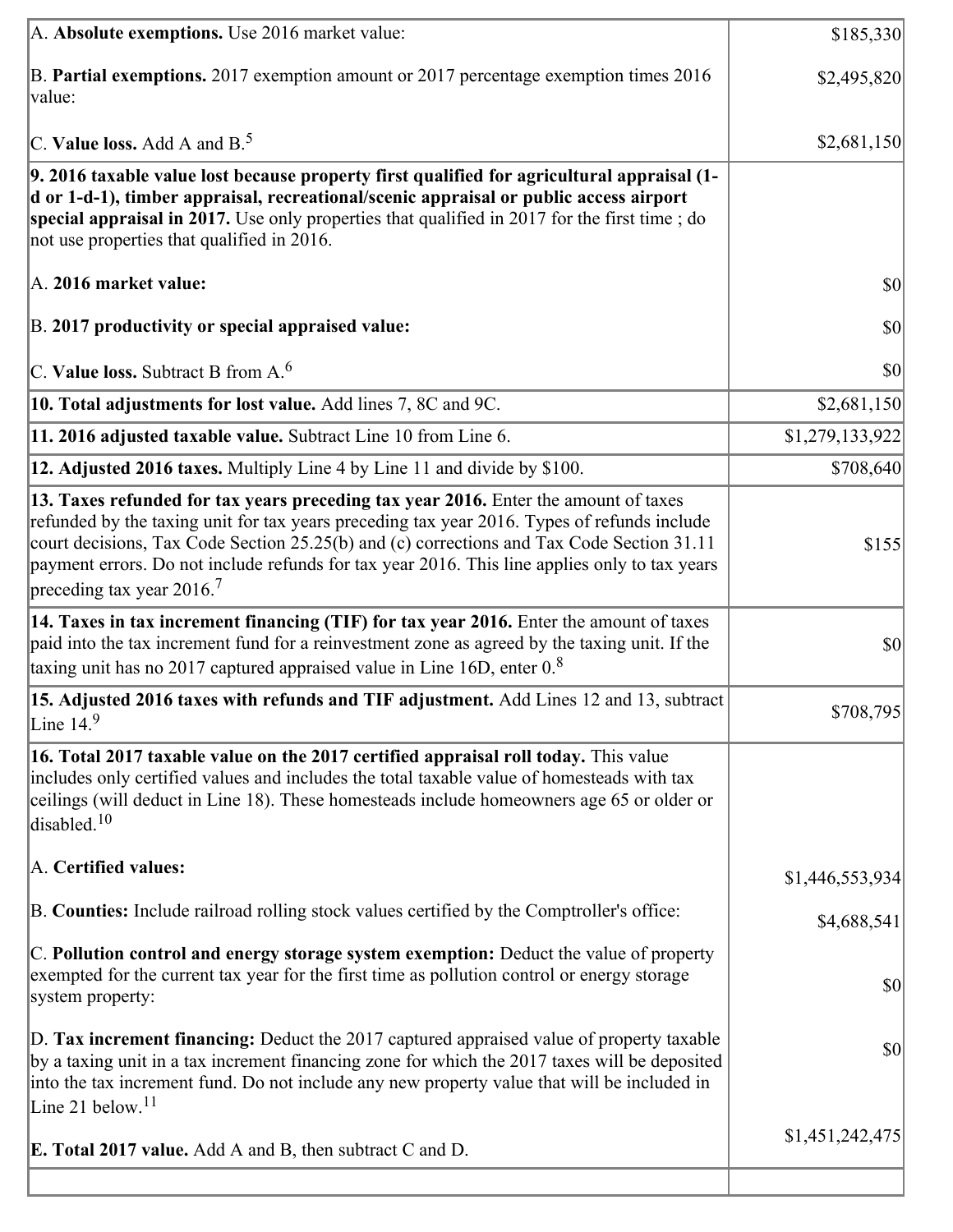| $ 17$ . Total value of properties under protest or not included on certified appraisal roll. <sup>12</sup>                                                                                                                                                                                                                                                                                                                                                                                                                                                                                                                                                         |                  |
|--------------------------------------------------------------------------------------------------------------------------------------------------------------------------------------------------------------------------------------------------------------------------------------------------------------------------------------------------------------------------------------------------------------------------------------------------------------------------------------------------------------------------------------------------------------------------------------------------------------------------------------------------------------------|------------------|
| A. 2017 taxable value of properties under protest. The chief appraiser certifies a list of<br>properties still under ARB protest. The list shows the appraisal district's value and the<br>taxpayer's claimed value, if any, or an estimate of the value if the taxpayer wins. For each of<br>the properties under protest, use the lowest of these values. Enter the total value. <sup>13</sup>                                                                                                                                                                                                                                                                   | \$1,433,050      |
|                                                                                                                                                                                                                                                                                                                                                                                                                                                                                                                                                                                                                                                                    |                  |
| B. 2017 value of properties not under protest or included on certified appraisal roll.<br>The chief appraiser gives taxing units a list of those taxable properties that the chief<br>appraiser knows about, but are not included in the appraisal roll certification. These<br>properties also are not on the list of properties that are still under protest. On this list of<br>properties, the chief appraiser includes the market value, appraised value and exemptions for<br>the preceding year and a reasonable estimate of the market value, appraised value and<br>exemptions for the current year. Use the lower market, appraised or taxable value (as | $ 10\rangle$     |
| appropriate). Enter the total value. <sup>14</sup>                                                                                                                                                                                                                                                                                                                                                                                                                                                                                                                                                                                                                 | \$1,433,050      |
| C. Total value under protest or not certified: Add A and B.                                                                                                                                                                                                                                                                                                                                                                                                                                                                                                                                                                                                        |                  |
| 18. 2017 tax ceilings. Counties, cities and junior colleges enter 2017 total taxable value of<br>homesteads with tax ceilings. These include the homesteads of homeowners age 65 or older<br>or disabled. Other taxing units enter 0. If your taxing units adopted the tax ceiling provision<br>$\vert$ in 2016 or a prior year for homeowners age 65 or older or disabled, use this step. <sup>15</sup>                                                                                                                                                                                                                                                           | \$130,265,160    |
| 19. 2017 total taxable value. Add Lines 16E and 17C. Subtract Line 18.                                                                                                                                                                                                                                                                                                                                                                                                                                                                                                                                                                                             | \$1,322,410,365  |
| 20. Total 2017 taxable value of properties in territory annexed after Jan. 1, 2016.<br>Include both real and personal property. Enter the 2017 value of property in territory<br>$\text{anne}$ xed. <sup>16</sup>                                                                                                                                                                                                                                                                                                                                                                                                                                                  | $ 10\rangle$     |
| 21. Total 2017 taxable value of new improvements and new personal property located<br>in new improvements. New means the item was not on the appraisal roll in 2016. An<br>improvement is a building, structure, fixture or fence erected on or affixed to land. New<br>additions to existing improvements may be included if the appraised value can be<br>determined. New personal property in a new improvement must have been brought into the<br>taxing unit after Jan. 1, 2016, and be located in a new improvement. New improvements do<br>include property on which a tax abatement agreement has expired for $2017$ . <sup>17</sup>                       | \$5,730,850      |
| 22. Total adjustments to the 2017 taxable value. Add Lines 20 and 21.                                                                                                                                                                                                                                                                                                                                                                                                                                                                                                                                                                                              | \$5,730,850      |
| 23. 2017 adjusted taxable value. Subtract Line 22 from Line 19.                                                                                                                                                                                                                                                                                                                                                                                                                                                                                                                                                                                                    | \$1,316,679,515  |
| 24. 2017 effective tax rate. Divide Line 15 by Line 23 and multiply by $$100$ . <sup>18</sup>                                                                                                                                                                                                                                                                                                                                                                                                                                                                                                                                                                      | \$0.05383/\$100  |
| 25. COUNTIES ONLY. Add together the effective tax rates for each type of tax the county<br>levies. The total is the 2017 county effective tax rate. <sup>19</sup>                                                                                                                                                                                                                                                                                                                                                                                                                                                                                                  | $$0.61340/\$100$ |
|                                                                                                                                                                                                                                                                                                                                                                                                                                                                                                                                                                                                                                                                    |                  |

- <sup>1</sup>Tex. Tax Code Section 26.012(14) <sup>9</sup>Tex. Tax Code Section 26.012(13)
	-
- <sup>2</sup>Tex. Tax Code Section 26.012(14) <sup>10</sup>Tex. Tax Code Section 26.012<br><sup>3</sup>Tex. Tax Code Section 26.012(13) <sup>11</sup>Tex. Tax Code Section 26.03(c)
	-
- $3$ Tex. Tax Code Section 26.012(13)<br> $4$ Tex. Tax Code Section 26.012(15) <sup>12</sup>Tex. Tax Code Section 26.01(c) and (d) <sup>13</sup>Tex. Tax Code Section 26.01(c)
- $5$ Tex. Tax Code Section 26.012(15)
- <sup>6</sup>Tex. Tax Code Section 26.012(15) <sup>14</sup>Tex. Tax Code Section 26.01(d)<br><sup>7</sup>Tex. Tax Code Section 26.012(13) <sup>15</sup>Tex. Tax Code Section 26.012(6)
- $7$ Tex. Tax Code Section 26.012(13)<br><sup>8</sup>Tex. Tax Code Section 26.03(c)
- 
- 
- $16$ Tex. Tax Code Section 26.012(17)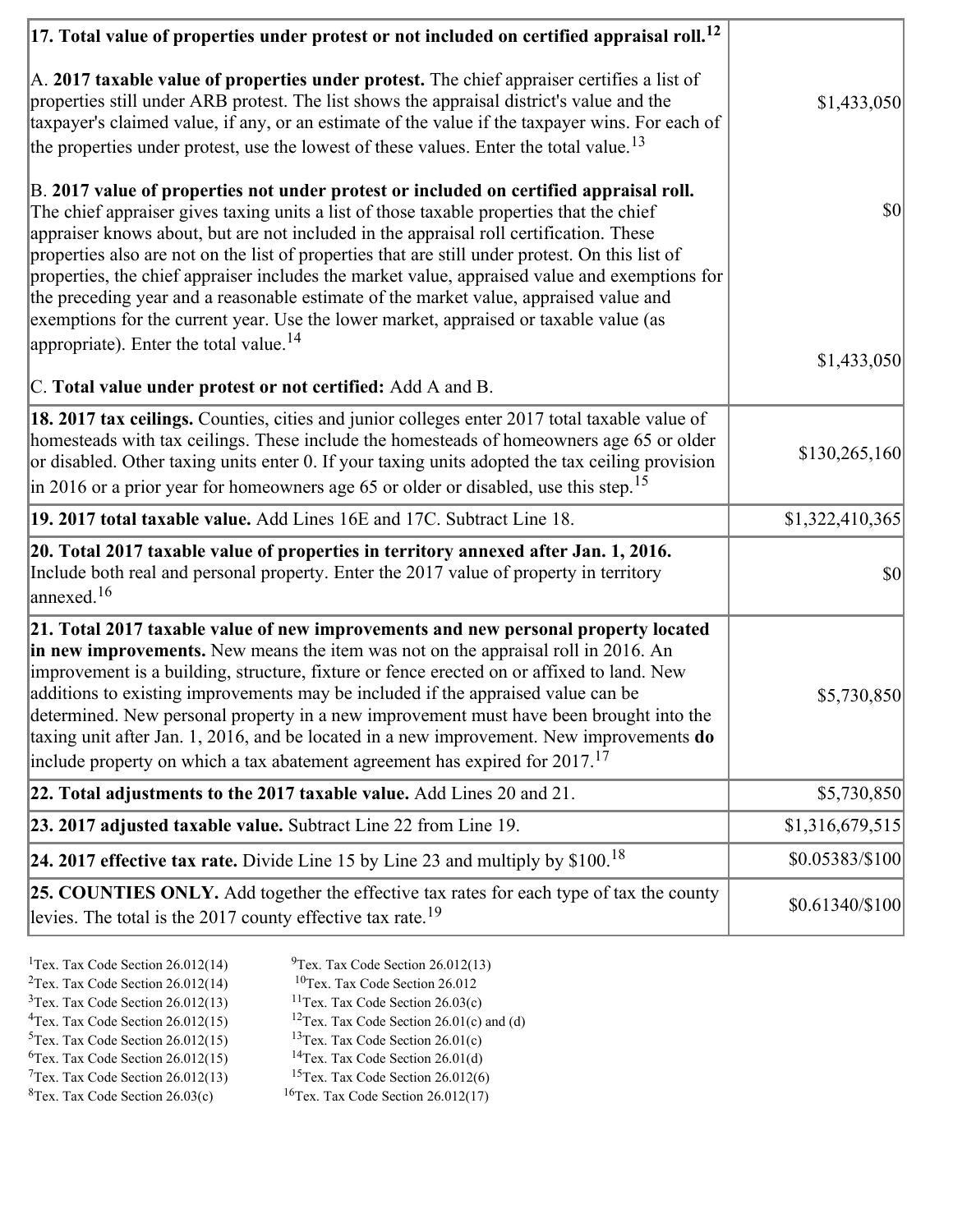## **SECTION 2: Rollback Tax Rate (Farm to Market/Flood Control Fund)**

The rollback tax rate is split into two separate rates:

- 1. **Maintenance and Operations (M&O):** The M&O portion is the tax rate that is needed to raise the same amount of taxes that the taxing unit levied in the prior year plus eight percent. This rate accounts for such things as salaries, utilities and day-to-day operations.
- 2. **Debt:** The debt tax rate includes the debt service necessary to pay the taxing unit's debt payments in the coming year. This rate accounts for principal and interest on bonds and other debt secured by property tax revenue.

The rollback tax rate for a county is the sum of the rollback tax rates calculated for each type of tax the county levies. In most cases the rollback tax rate exceeds the effective tax rate, but occasionally decreases in a taxing unit's debt service will cause the effective tax rate to be higher than the rollback tax rate.

| <b>Rollback Tax Rate Activity</b>                                                                                                                                                                                                                                                                                                                                                                                                                                                                                                                                                                                                                                       | <b>Amount/Rate</b> |
|-------------------------------------------------------------------------------------------------------------------------------------------------------------------------------------------------------------------------------------------------------------------------------------------------------------------------------------------------------------------------------------------------------------------------------------------------------------------------------------------------------------------------------------------------------------------------------------------------------------------------------------------------------------------------|--------------------|
| 26. 2016 maintenance and operations ( $M&O$ ) tax rate.                                                                                                                                                                                                                                                                                                                                                                                                                                                                                                                                                                                                                 | $$0.05540/\$100$   |
| 27. 2016 adjusted taxable value. Enter the amount from Line 11.                                                                                                                                                                                                                                                                                                                                                                                                                                                                                                                                                                                                         | \$1,279,133,922    |
| 28. 2016 M&O taxes.                                                                                                                                                                                                                                                                                                                                                                                                                                                                                                                                                                                                                                                     |                    |
| A. Multiply Line 26 by Line 27 and divide by \$100.                                                                                                                                                                                                                                                                                                                                                                                                                                                                                                                                                                                                                     | \$708,640          |
| B. Cities, counties and hospital districts with additional sales tax: Amount of additional<br>sales tax collected and spent on M&O expenses in 2016. Enter amount from full year's sales<br>tax revenue spent for M&O in 2016 fiscal year, if any. Other taxing units enter 0. Counties<br>exclude any amount that was spent for economic development grants from the amount of<br>sales tax spent.                                                                                                                                                                                                                                                                     | $ 10\rangle$       |
| C. Counties: Enter the amount for the state criminal justice mandate. If second or later year,<br>the amount is for increased cost above last year's amount. Other taxing units enter 0.                                                                                                                                                                                                                                                                                                                                                                                                                                                                                | $ 10\rangle$       |
| D. Transferring function: If discontinuing all of a department, function or activity and<br>transferring it to another taxing unit by written contract, enter the amount spent by the taxing<br>unit discontinuing the function in the 12 months preceding the month of this calculation. If<br>the taxing unit did not operate this function for this 12-month period, use the amount spent<br>in the last full fiscal year in which the taxing unit operated the function. The taxing unit<br>discontinuing the function will subtract this amount in H below. The taxing unit receiving<br>the function will add this amount in H below. Other taxing units enter 0. | $ 10\rangle$       |
| E. Taxes refunded for years preceding tax year 2016: Enter the amount of M&O taxes<br>refunded in the preceding year for taxes before that year. Types of refunds include court<br>decisions, Tax Code Section 25.25(b) and (c) corrections and Tax Code Section 31.11<br>payment errors. Do not include refunds for tax year 2016. This line applies only to tax years<br>preceding tax year 2016.                                                                                                                                                                                                                                                                     | \$155              |
| <b>F. Enhanced indigent health care expenditures:</b> Enter the increased amount for the<br>current year's enhanced indigent health care expenditures above the preceding tax year's<br>enhanced indigent health care expenditures, less any state assistance.                                                                                                                                                                                                                                                                                                                                                                                                          | $ 10\rangle$       |
| G. Taxes in TIF: Enter the amount of taxes paid into the tax increment fund for a<br>reinvestment zone as agreed by the taxing taxing unit. If the taxing unit has no 2017<br>captured appraised value in Line 16D, enter 0.                                                                                                                                                                                                                                                                                                                                                                                                                                            | $ 10\rangle$       |
| <b>H. Adjusted M&amp;O Taxes.</b> Add A, B, C, E and F. For taxing unit with D, subtract if<br>discontinuing function and add if receiving function. Subtract G.                                                                                                                                                                                                                                                                                                                                                                                                                                                                                                        | \$708,795          |
| 29. 2017 adjusted taxable value. Enter Line 23 from the Effective Tax Rate Worksheet.                                                                                                                                                                                                                                                                                                                                                                                                                                                                                                                                                                                   | \$1,316,679,515    |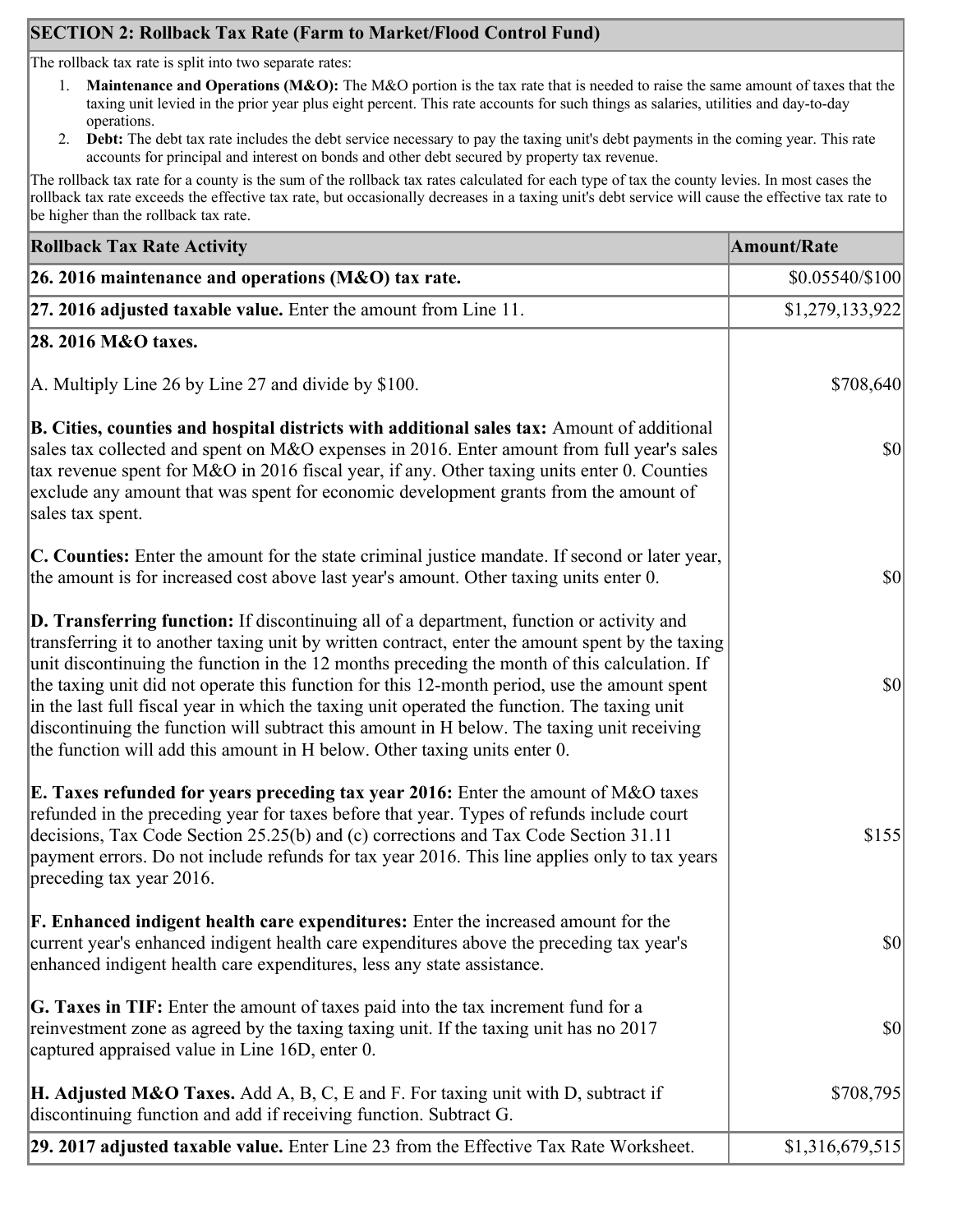| 30. 2017 effective maintenance and operations rate. Divide Line 28H by Line 29 and<br>multiply by \$100.                                                                                                                                                                                                                                                                                      | $$0.05383/\$100$ |
|-----------------------------------------------------------------------------------------------------------------------------------------------------------------------------------------------------------------------------------------------------------------------------------------------------------------------------------------------------------------------------------------------|------------------|
| $31.2017$ rollback maintenance and operation rate. Multiply Line 30 by 1.08.                                                                                                                                                                                                                                                                                                                  | \$0.05813/\$100  |
| 32. Total 2017 debt to be paid with property taxes and additional sales tax revenue.<br>Debt means the interest and principal that will be paid on debts that:<br>$(1)$ are paid by property taxes,<br>$(2)$ are secured by property taxes,<br>$(3)$ are scheduled for payment over a period longer than one year and<br>$(4)$ are not classified in the taxing unit's budget as M&O expenses |                  |
| A. Debt also includes contractual payments to other taxing units that have incurred debts on<br>behalf of this taxing unit, if those debts meet the four conditions above. Include only<br>amounts that will be paid from property tax revenue. Do not include appraisal district budget<br>payments. Enter debt amount.                                                                      | $ 10\rangle$     |
| B. Subtract <b>unencumbered fund amount</b> used to reduce total debt.                                                                                                                                                                                                                                                                                                                        | $ 10\rangle$     |
| C. Subtract <b>amount paid</b> from other resources.                                                                                                                                                                                                                                                                                                                                          |                  |
| D. Adjusted debt. Subtract B and C from A.                                                                                                                                                                                                                                                                                                                                                    | $ 10\rangle$     |
|                                                                                                                                                                                                                                                                                                                                                                                               | $ 10\rangle$     |
| 33. Certified 2016 excess debt collections. Enter the amount certified by the collector.                                                                                                                                                                                                                                                                                                      | $ 10\rangle$     |
| 34. Adjusted 2017 debt. Subtract Line 33 from Line 32D.                                                                                                                                                                                                                                                                                                                                       | \$0              |
| 35. Certified 2017 anticipated collection rate. Enter the rate certified by the collector. If<br>the rate is 100 percent or greater, enter 100 percent.                                                                                                                                                                                                                                       | 100.00%          |
| 36. 2017 debt adjusted for collections. Divide Line 34 by Line 35                                                                                                                                                                                                                                                                                                                             | $ 10\rangle$     |
| <b>37. 2017 total taxable value.</b> Enter the amount on Line 19.                                                                                                                                                                                                                                                                                                                             | \$1,322,410,365  |
| <b>38. 2017 debt tax rate.</b> Divide Line 36 by Line 37 and multiply by \$100.                                                                                                                                                                                                                                                                                                               | \$0/\$100        |
| 39. 2017 rollback tax rate. Add Lines 31 and 38.                                                                                                                                                                                                                                                                                                                                              | \$0.05813/\$100  |
| 40. COUNTIES ONLY. Add together the rollback tax rates for each type of tax the county<br>levies. The total is the 2017 county rollback tax rate.                                                                                                                                                                                                                                             | \$0.65892/\$100] |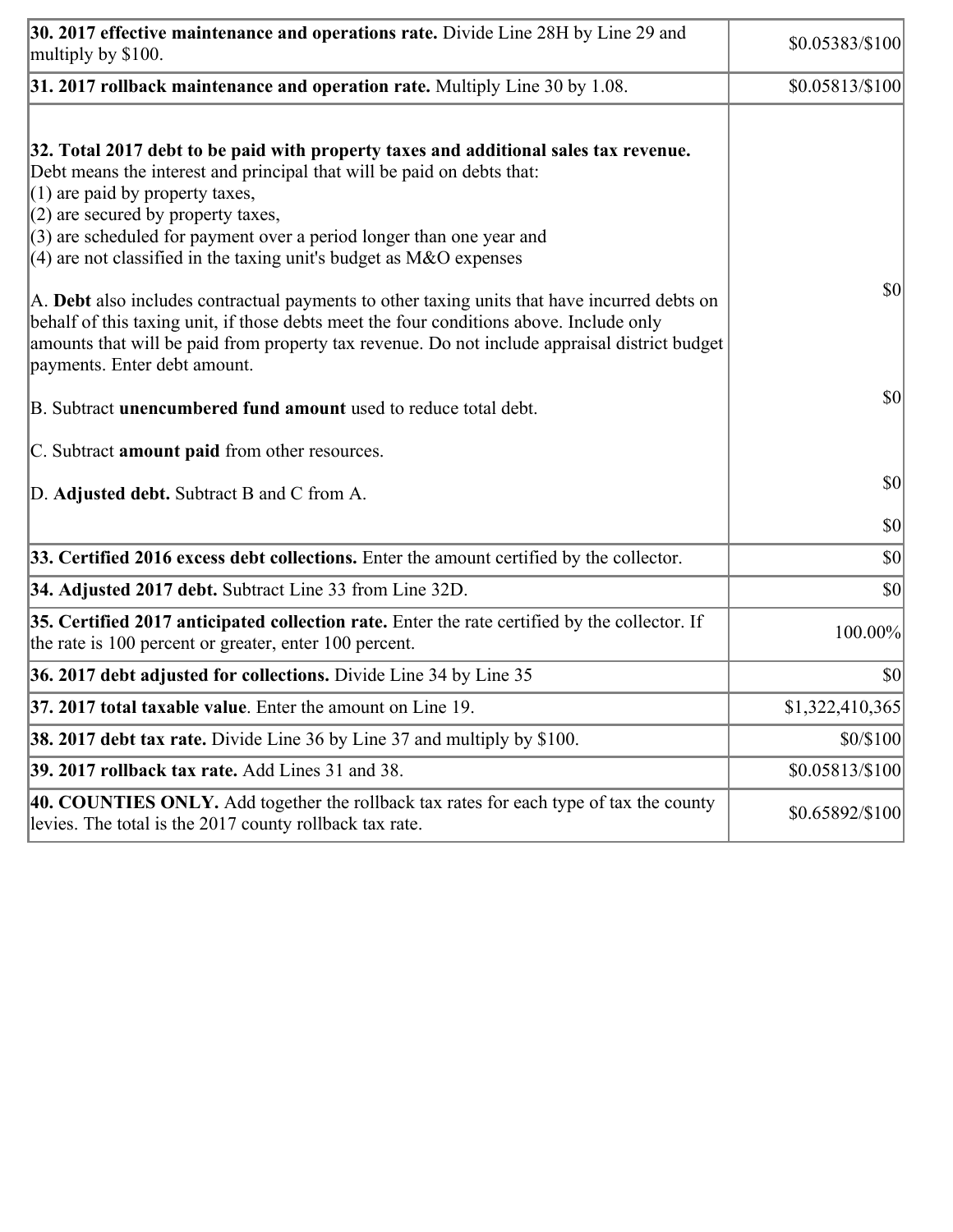## **SECTION 3: Additional Sales Tax to Reduce Property Taxes**

Cities, counties and hospital districts may levy a sales tax specifically to reduce property taxes. Local voters by election must approve imposing or abolishing the additional sales tax. If approved, the taxing unit must reduce its effective and rollback tax rates to offset the expected sales tax revenue.

This section should only be completed by a county, city or hospital district that is required to adjust its effective tax rate and/or rollback tax rate because it adopted the additional sales tax.

| <b>Activity</b>                                                                                                                                                                                                                                                                                                                                                                                                    | <b>Amount/Rate</b> |
|--------------------------------------------------------------------------------------------------------------------------------------------------------------------------------------------------------------------------------------------------------------------------------------------------------------------------------------------------------------------------------------------------------------------|--------------------|
| 41. Taxable Sales. For taxing units that adopted the sales tax in November 2016 or May<br>[2017, enter the Comptroller's estimate of taxable sales for the previous four quarters. <sup>20</sup><br>Taxing units that adopted the sales tax before November 2016, skip this line.                                                                                                                                  | \$0                |
| 42. Estimated sales tax revenue. Counties exclude any amount that is or will be spent for<br>economic development grants from the amount of estimated sales tax revenue. <sup>21</sup> Taxing<br>units that adopted the sales tax in November 2016 or in May 2017.<br>Multiply the amount on Line 41 by the sales tax rate (.01, .005 or .0025, as applicable) and<br>multiply the result by $.95^{22}$<br> - or - | \$0                |
| Taxing units that adopted the sales tax before November 2016.<br>Enter the sales tax revenue for the previous four quarters. Do not multiply by .95.                                                                                                                                                                                                                                                               |                    |
| 43. 2017 total taxable value. Enter the amount from Line 37 of the Rollback Tax Rate<br>Worksheet.                                                                                                                                                                                                                                                                                                                 | \$1,330,394,457    |
| <b>44. Sales tax adjustment rate.</b> Divide Line 42 by Line 43 and multiply by \$100.                                                                                                                                                                                                                                                                                                                             | \$0/\$100          |
| 45. 2017 effective tax rate, unadjusted for sales tax. <sup>23</sup> Enter the rate from Line 24 or 25,<br>as applicable, on the Effective Tax Rate Worksheet.                                                                                                                                                                                                                                                     | \$0.61340/\$100    |
| 46. 2017 effective tax rate, adjusted for sales tax. Taxing units that adopted the sales tax in<br>November 2016 or in May 2017. Subtract Line 44 from Line 45. Skip to Line 47 if you<br>adopted the additional sales tax before November 2016.                                                                                                                                                                   | \$0.61340/\$100    |
| 47. 2017 rollback tax rate, unadjusted for sales tax. <sup>24</sup> Enter the rate from Line 39 or 40,<br>as applicable, of the Rollback Tax Rate Worksheet.                                                                                                                                                                                                                                                       | \$0.65892/\$100    |
| $ 48.2017$ rollback tax rate, adjusted for sales tax. Subtract Line 44 from Line 47.                                                                                                                                                                                                                                                                                                                               | \$0.65892/\$100]   |

<sup>17</sup>Tex. Tax Code Section  $26.012(17)$ 

<sup>18</sup>Tex. Tax Code Section 26.04(c)

<sup>19</sup>Tex. Tax Code Section 26.04(d)  ${}^{20}$ Tex. Tax Code Section 26.041(d)

<sup>21</sup>Tex. Tax Code Section  $26.041(i)$ 

 $22$ Tex. Tax Code Section 26.041(d)

<sup>23</sup>Tex. Tax Code Section 26.04(c)

 $24$ Tex. Tax Code Section 26.04(c)